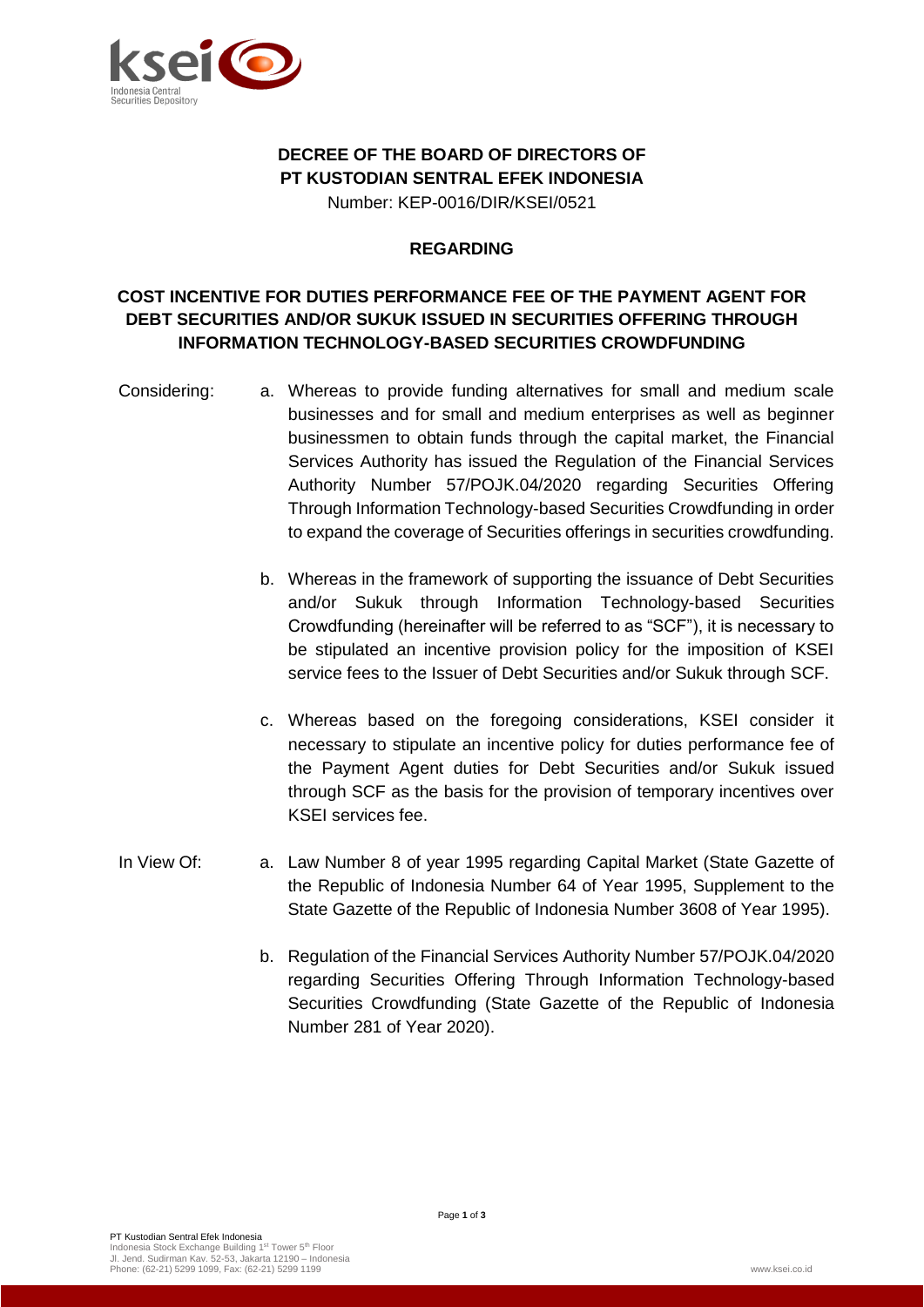

- c. Regulation of KSEI Number II-B regarding Registration of Debt Securities and/or Sukuk at KSEI (Attachment to the Decree of the Board of Directors Number KEP-0023/DIR/KSEI/1020 dated October 15, 2020).
- d. Regulation of KSEI Number VI-A regarding KSEI Service Fees (Attachment to the Decree of the Board of Directors Number KEP-0005/DIR/KSEI/0121 dated January 20, 2021).
- e. Decree of the Chairman of the Capital Market Supervisory Agency Number KEP-54/PM/1998 dated November 11, 1998, regarding the Granting of Business Permit as the Central Securities Depository to PT Kustodian Sentral Efek Indonesia.

#### **HAS DECIDED**

- To stipulate: 1. KSEI provide incentives on the imposition of KSEI service fees to the Issuer of Debt Securities and/or Sukuk through SCF.
	- 2. The provided incentives shall be in the form of adjustment of fees on the duties performance fee of the Payment Agent as stipulated in point 3.3.1. of the Regulation of KSEI Number VI-A regarding KSEI Service Fees, shall be totaling to 0.05% (zero point zero five percent) of the total value of the interest, profit sharing revenue, or income, including the payment of rights arising from the ownership of Debt Securities and/or Sukuk issued through SCF (gross), provided that, it shall be in a minimum amount of Rp.500.000,- (five hundred thousand rupiah) and in a maximum amount of Rp.2.000.000,- (two million rupiah) every time there is a payment which is made.
	- 3. KSEI will be authorized to carry out evaluation including the cessation on the provision of fee incentives to Issuer of Debt Securities and/or Sukuk through SCF.